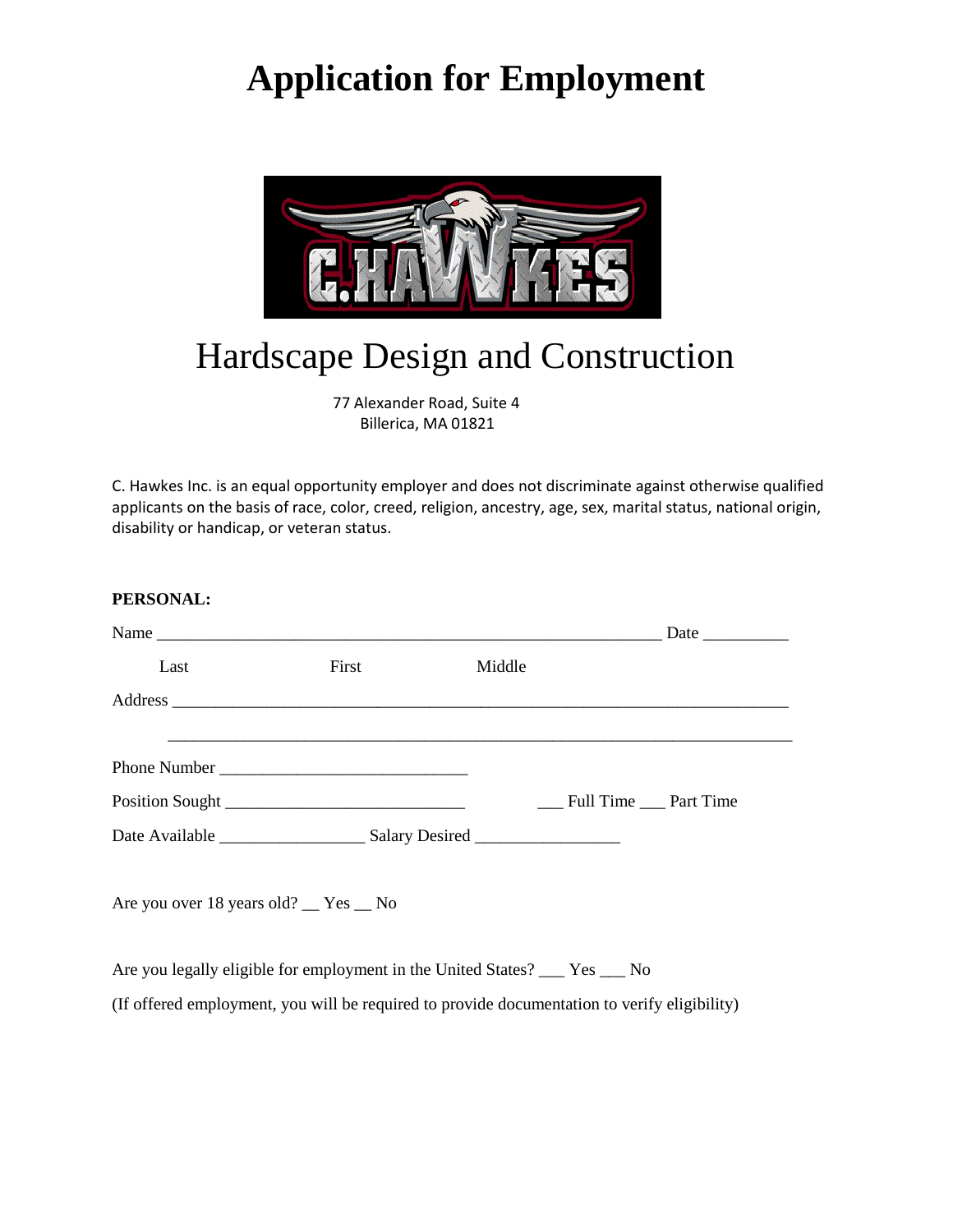**EDUCATION:** Please indicate education or training which you believe qualifies you for the position you are seeking.

| High School: No. of Yrs. Completed (circle one) 1 2 3 4                             |                                                                                                                       |
|-------------------------------------------------------------------------------------|-----------------------------------------------------------------------------------------------------------------------|
| Diploma: ____Yes _____ No                                                           | $G.E.D.:$ Yes $\_\_$ No                                                                                               |
|                                                                                     | $Sthool(s)$ $City/State$ $City/State$ $City-State$ $CitySet$                                                          |
| College and/or Vocational School:<br>Number of Years Completed (circle one) 1 2 3 4 |                                                                                                                       |
|                                                                                     | $School(s)$ $City/State$ $City/State$                                                                                 |
|                                                                                     |                                                                                                                       |
| <b>Other Training or Degrees:</b>                                                   |                                                                                                                       |
|                                                                                     |                                                                                                                       |
| Course ___________________ Degree or Certificate Earned _________________           |                                                                                                                       |
| PROFESSIONAL LICENSE OR MEMBERSHIP:                                                 |                                                                                                                       |
|                                                                                     | <u> 1989 - Johann Barn, mars et al. 1989 - Anna ann an Carl an Carl ann an t-an ann an t-an an t-an ann an t-an a</u> |
|                                                                                     |                                                                                                                       |
|                                                                                     |                                                                                                                       |

(You need not disclose membership in professional organizations that may reveal information regarding race, color, creed, sex, religion, national origin, ancestry, age, disability, marital status, veteran status or any other protected status.)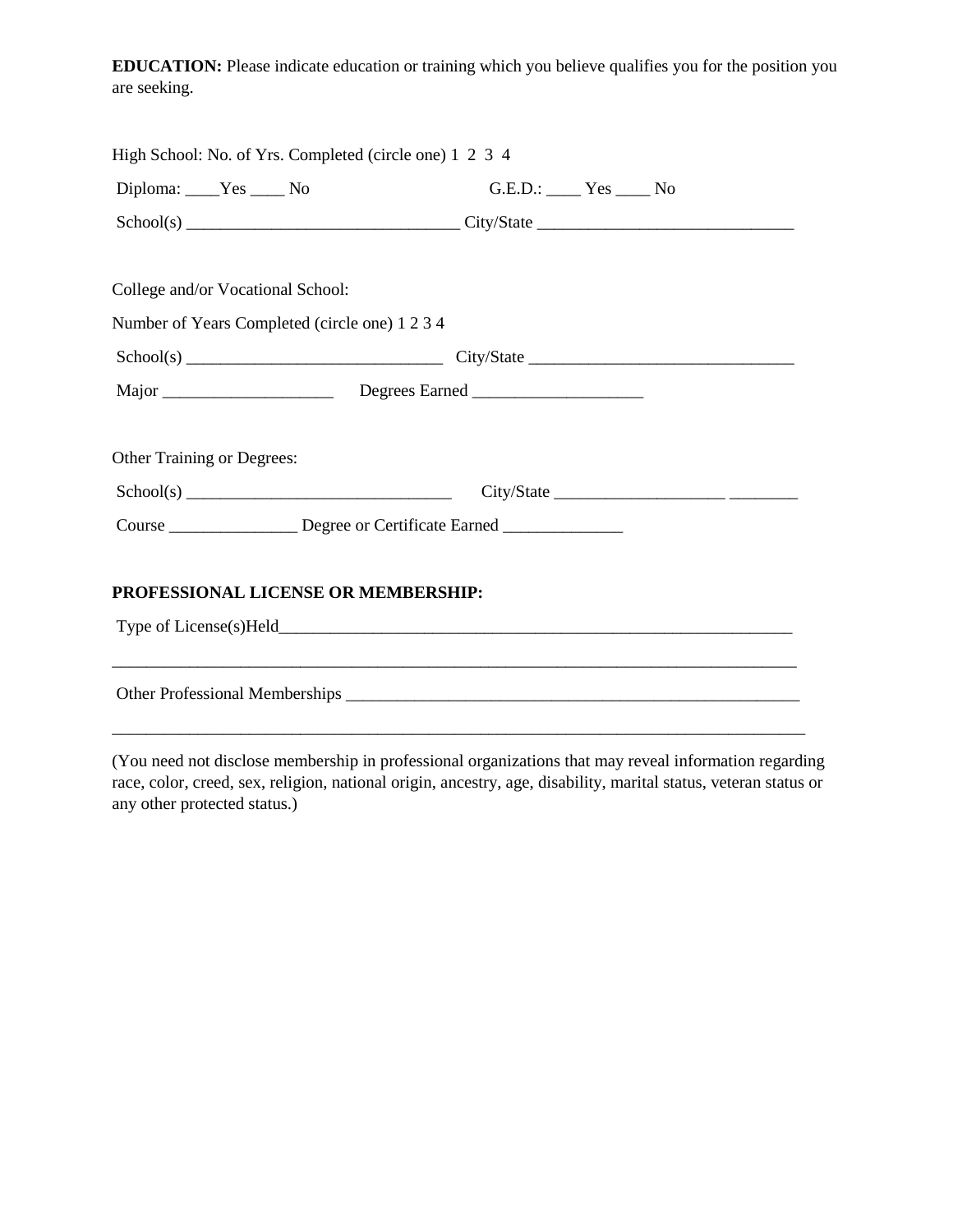**EMPLOYMENT:** List last employer first, including U.S. Military Service.

| May we contact your present employer? ______ Yes _____ No                        |        |        |  |
|----------------------------------------------------------------------------------|--------|--------|--|
| If any employment was under a different name, indicate name                      |        |        |  |
|                                                                                  |        |        |  |
|                                                                                  |        |        |  |
|                                                                                  |        |        |  |
|                                                                                  |        |        |  |
|                                                                                  | Mo/Yr. | Mo/Yr. |  |
| Supervisor _______________________Department ___________________________________ |        |        |  |
|                                                                                  |        |        |  |
|                                                                                  |        |        |  |
|                                                                                  |        |        |  |
|                                                                                  |        |        |  |
|                                                                                  |        |        |  |
|                                                                                  |        |        |  |
| Dates of Employment: From ________                                               |        |        |  |
|                                                                                  | Mo/Yr. | Mo/Yr. |  |
| Supervisor __________________________Department ________________________________ |        |        |  |
|                                                                                  |        |        |  |
|                                                                                  |        |        |  |
|                                                                                  |        |        |  |
|                                                                                  |        |        |  |
|                                                                                  |        |        |  |
|                                                                                  |        |        |  |
|                                                                                  |        |        |  |
|                                                                                  | Mo/Yr. | Mo/Yr. |  |
|                                                                                  |        |        |  |
|                                                                                  |        |        |  |
|                                                                                  |        |        |  |
|                                                                                  |        |        |  |